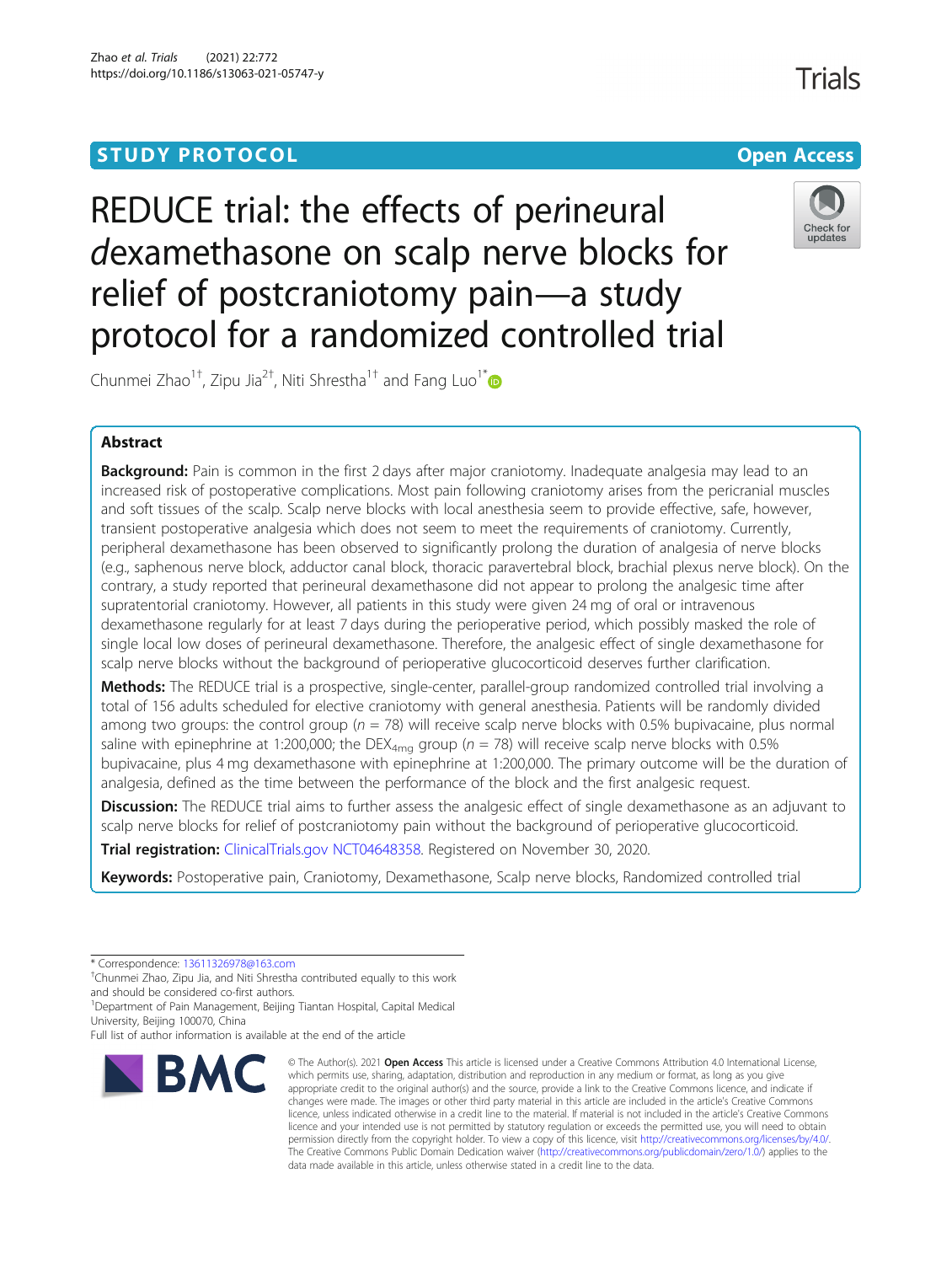#### Administrative information

Note: the numbers in curly brackets in this protocol refer to SPIRIT checklist item numbers. The order of the items has been modified to group similar items (see [http://www.equator-network.org/reporting-guidelines/](http://www.equator-network.org/reporting-guidelines/spirit-2013-statement-defining-standard-protocol-items-for-clinical-trials/) [spirit-2013-statement-defining-standard-protocol-items](http://www.equator-network.org/reporting-guidelines/spirit-2013-statement-defining-standard-protocol-items-for-clinical-trials/)[for-clinical-trials/](http://www.equator-network.org/reporting-guidelines/spirit-2013-statement-defining-standard-protocol-items-for-clinical-trials/)).

| Title $\{1\}$                                              | <b>REDUCE trial: The effects of</b><br>Perineural Dexamethasone on Scalp<br><b>Nerve Blocks for Relief of</b><br>Postcraniotomy Pain: a study<br>protocol for a randomized<br>controlled trial                                                                                                                                                                                                                                                                                                                                            |  |  |  |  |  |  |  |
|------------------------------------------------------------|-------------------------------------------------------------------------------------------------------------------------------------------------------------------------------------------------------------------------------------------------------------------------------------------------------------------------------------------------------------------------------------------------------------------------------------------------------------------------------------------------------------------------------------------|--|--|--|--|--|--|--|
| Trial registration {2a and 2b}.                            | Clinicaltrials.gov, NCT04648358.<br>Registered on November 30, 2020.                                                                                                                                                                                                                                                                                                                                                                                                                                                                      |  |  |  |  |  |  |  |
| Protocol version {3}                                       | 2018/07/23 Protocol Version 3.2                                                                                                                                                                                                                                                                                                                                                                                                                                                                                                           |  |  |  |  |  |  |  |
| Funding {4}                                                | This research was supported by the<br>Capital's Funds for Health Improvement<br>and Research (No. 2020-2-2046).                                                                                                                                                                                                                                                                                                                                                                                                                           |  |  |  |  |  |  |  |
| Author details {5a}                                        | Chunmei Zhao*, Department of Pain<br>Management, Beijing Tiantan Hospital,<br>Capital Medical University, Beijing,<br>China.<br>Zipu Jia*, Department of Day Surgery,<br>Beijing Tiantan Hospital, Capital Medical<br>University, Beijing, China.<br>Niti Shrestha*, Department of Pain<br>Management, Beijing Tiantan Hospital,<br>Capital Medical University, Beijing,<br>China.<br>Fang Luo, Department of Pain<br>Management, Beijing Tiantan Hospital,<br>Capital Medical University, Beijing,<br>China, E-mail: 13611326978@163.com |  |  |  |  |  |  |  |
| Name and contact information<br>for the trial sponsor {5b} | Capital's Funds for Health Improvement<br>and Research.<br>Contact information:0086-010-59976664                                                                                                                                                                                                                                                                                                                                                                                                                                          |  |  |  |  |  |  |  |
| Role of sponsor {5c}                                       | The funder is not involved in subject<br>recruitment, intervention, data<br>collection, data analysis or preparation<br>of the manuscript.                                                                                                                                                                                                                                                                                                                                                                                                |  |  |  |  |  |  |  |

# Introduction

# Background and rationale {6a}

Pain is often considered an inevitable outcome of surgery. Postcraniotomy patients have frequently been assumed to experience modest pain among all surgeries. However, current evidence suggests that pain after neurosurgical procedures is more severe than expected [[1,](#page-10-0) [2](#page-10-0)]. A prospective study of 187 patients demonstrated that pain was common in the first 2 days after major craniotomy, with approximately 70% of patients reporting moderate to severe pain during the 1st postoperative day and 48% of patients complaining of pain scores greater than or equal to 4 on the 2nd postoperative day [[2\]](#page-10-0). Sympathetically mediated hypertension caused by inadequate analgesia may lead to an increased risk of postoperative complications, such as

arterial hypertension, intracranial hemorrhage, prolonged hospital stays, and mortality [[3\]](#page-10-0). In addition, undertreated acute postoperative pain may predict the development of chronic pain [[4](#page-10-0)–[6\]](#page-10-0). Therefore, optimal pain management is of great importance for improving postoperative recovery and patient comfort [[7\]](#page-10-0).

Opioids are commonly used for postoperative analgesia, but the use of opioids for neurosurgical procedures is limited by potential side effects such as sedation, miosis, nausea, vomiting, and respiratory depression [[8\]](#page-10-0). Multimodal analgesic techniques, such as combining an opioid with supplemental analgesics (including nonsteroidal anti-inflammatory drugs (NSAI Ds), scalp infiltration, and scalp nerve blocks), typically result in improved analgesia with concurrent reductions in the incidence of systemic opioid-related adverse effects [[8,](#page-10-0) [9](#page-10-0)]. The neural tissue of the brain does not contain any pain receptors. Most pain following craniotomy arises from the pericranial muscles and soft tissues of the scalp  $[10]$ . Therefore, scalp nerve blocks, which suspend the function of the sensory nerve fibers in the superficial and deep soft tissue layers, can reduce the consumption of analgesic drugs and may enhance early postoperative recovery.

Scalp nerve block is a widespread technique that has been utilized in anesthetic and neurosurgical practice for several decades. Scalp nerve blocks with local anesthetics seem to enable effective and safe anesthetic management and are also critical for awake craniotomy procedures [[11](#page-10-0)–[13](#page-10-0)]. In neurosurgery, scalp nerve blocks can be performed by directly blocking several different nerves such as the supraorbital and supratrochlear nerves, the auriculotemporal nerves, the zygomaticotemporal nerves and the greater, lesser, and third occipital nerves that provide sensory innervation of the scalp in neurosurgery [[14\]](#page-10-0). Lee et al. suggested that 0.25% bupivacaine scalp nerve blocks could effectively attenuate the hemodynamic response to skin incision and dural opening in patients undergoing craniotomy with general anesthesia [\[15\]](#page-10-0). There was also evidence that the pain intensity was reduced after scalp nerve blocks with local anesthetics in the first few hours after craniotomy [[16](#page-10-0)– [19\]](#page-10-0). Even with adrenaline used as an additive agent, scalp nerve blocks using 0.5% or 0.75% bupivacaine with adrenaline improved postoperative analgesia for a maximum of only 6 h after craniotomy [\[20](#page-10-0), [21\]](#page-10-0). On the contrary, Rigamonti et al. revealed that scalp nerve blocks with 0.5% bupivacaine with adrenaline did not decrease the severity of postoperative pain for patients undergoing supratentorial craniotomy [[22](#page-10-0)]. Therefore, to meet the analgesic requirements of craniotomy, improving the quality and prolonging the duration of scalp nerve blocks is of great significance. Continuous perineural catheter is a common technique to prolong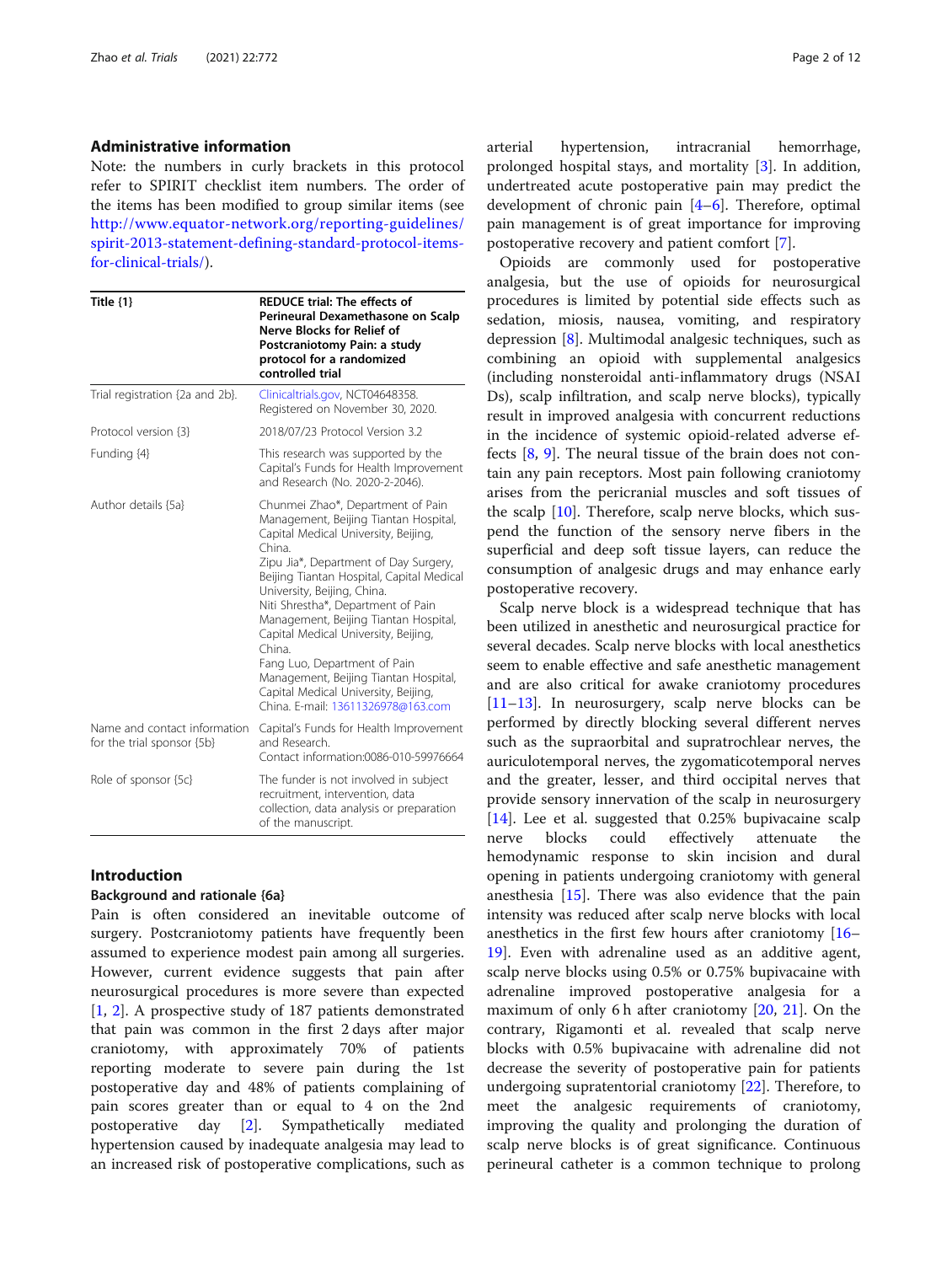the effect of local anesthetics. However, there are potential risks with these catheters themselves (e.g., dislocation, prolonged motor block, infection) [[23](#page-10-0)–[25](#page-10-0)]. Adjuvants have been used to prolong the duration of postoperative analgesia to avoid these defects. Among the different adjuvants, the potent long-acting glucocorticoid agonist dexamethasone is one of the most acceptable adjuvants.

In 2003, Shrestha et al. firstly reported that peripheral dexamethasone significantly prolonged the duration of analgesia of brachial plexus block [\[26](#page-10-0)]. Subsequently, the addition of dexamethasone  $(1~8~mg)$  was observed to prolong the median duration of analgesia by 27~39% in various nerve blocks (e.g., saphenous nerve block, adductor canal block, thoracic paravertebral block, brachial plexus nerve block) without any unwanted effects [[27](#page-10-0)–[36](#page-11-0)]. Among them, a meta-analysis of optimal dose of perineural dexamethasone suggested that 4 mg of perineural dexamethasone represents an analgesic ceiling dose and higher doses failed to provide additional analgesic duration [[34](#page-11-0)]. The possible mechanisms of perineural dexamethasone prolonging the analgesic time of the peripheral nerve block are by reducing local anesthetics absorption by inducing a degree of vasoconstriction [\[37](#page-11-0)] and decreasing activity of C fibers by inhibiting potassium channels [[38](#page-11-0)]. Moreover, there is no evidence of significant neurotoxicity of perineural administration of dexamethasone [\[39](#page-11-0)]. On the contrary, in a pioneering study, Jose et al. applied 8 mg dexamethasone as an adjuvant to 0.2% ropivacaine for scalp nerve blocks and reported that perineural dexamethasone did not appear to prolong the analgesic time after supratentorial craniotomy. However, all patients were given 24 mg of oral or intravenous dexamethasone regularly at least 7 days during the perioperative period. Such persistent high doses of systemic dexamethasone possibly masked the role of single local low doses of perineural dexamethasone. The analgesic effect of single dexamethasone for scalp nerve blocks without the background of perioperative glucocorticoid deserves further clarification.

We postulate that without the background of perioperative glucocorticoid, the use of single dexamethasone as an adjuvant to scalp nerve blocks can prolong the analgesic duration, reduce opioid consumption and improve the quality of scalp nerve blocks compared with bupivacaine alone after supratentorial craniotomy. The primary outcome will be the duration of analgesia, defined as the time between the performance of the block and the first analgesic request.

#### Objectives {7}

We aim to assess the effectiveness of scalp nerve blocks with local anesthetics plus dexamethasone for the relief

of postcraniotomy pain without the background of perioperative glucocorticoid.

#### Trial design {8}

This study is a prospective, single-center, parallel-group randomized controlled, superiority trial. The planned study has been registered at [ClinicalTrials.gov](http://clinicaltrials.gov) under the identifier NCT04648358. See Fig. [1](#page-3-0) for the flow chart. Additional File [1](#page-9-0) shows the Standard Protocol Items: Recommendations for Interventional Trials (SPIRIT) checklist for study protocols.

# Methods: Participants, interventions, and outcomes

#### Study setting {9}

A high-volume center with broad expertise in neurosurgery will be involved in enrollment (Beijing Tiantan Hospital, Capital Medical University). Recruitment of patients for the REDUCE trial started in December 2020, and the trial is expected to complete in 2022.

# Eligibility criteria {10}

#### Inclusion criteria

Patients scheduled for elective supratentorial craniotomy under general anesthesia will be consecutively screened for eligibility based on the following criteria: age 18 to 64 years; an American Society of Anesthesiologists (ASA) physical status of I, II or III; and a preoperative Glasgow Coma Scale (GCS) score of 15/15. Each participant must be able to understand the nature and potential individual consequences of the clinical trial.

#### Exclusion criteria

- 1. History of chronic headache or chronic pain syndrome of any cause, psychiatric disorders or uncontrolled epilepsy;
- 2. Inability to understand or use the pain scales before surgery;
- 3. Excessive alcohol or drug abuse, chronic opioid use (more than 2 weeks or 3 days per week for more than 1 month), use of drugs with confirmed or suspected sedative or analgesic effects, or use of any painkiller within 24 h before surgery;
- 4. Request of oral/intravenous glucocorticoid to decrease cerebral edema within 1 week before surgery;
- 5. Pregnancy or breastfeeding;
- 6. Extreme body mass index (BMI)  $(< 15 \text{ or } > 35)$ ;
- 7. Participation in another interventional trial that interferes with the intervention or outcome of this trial;
- 8. Refusal or inability of the patient and/or legal guardian to provide informed consent;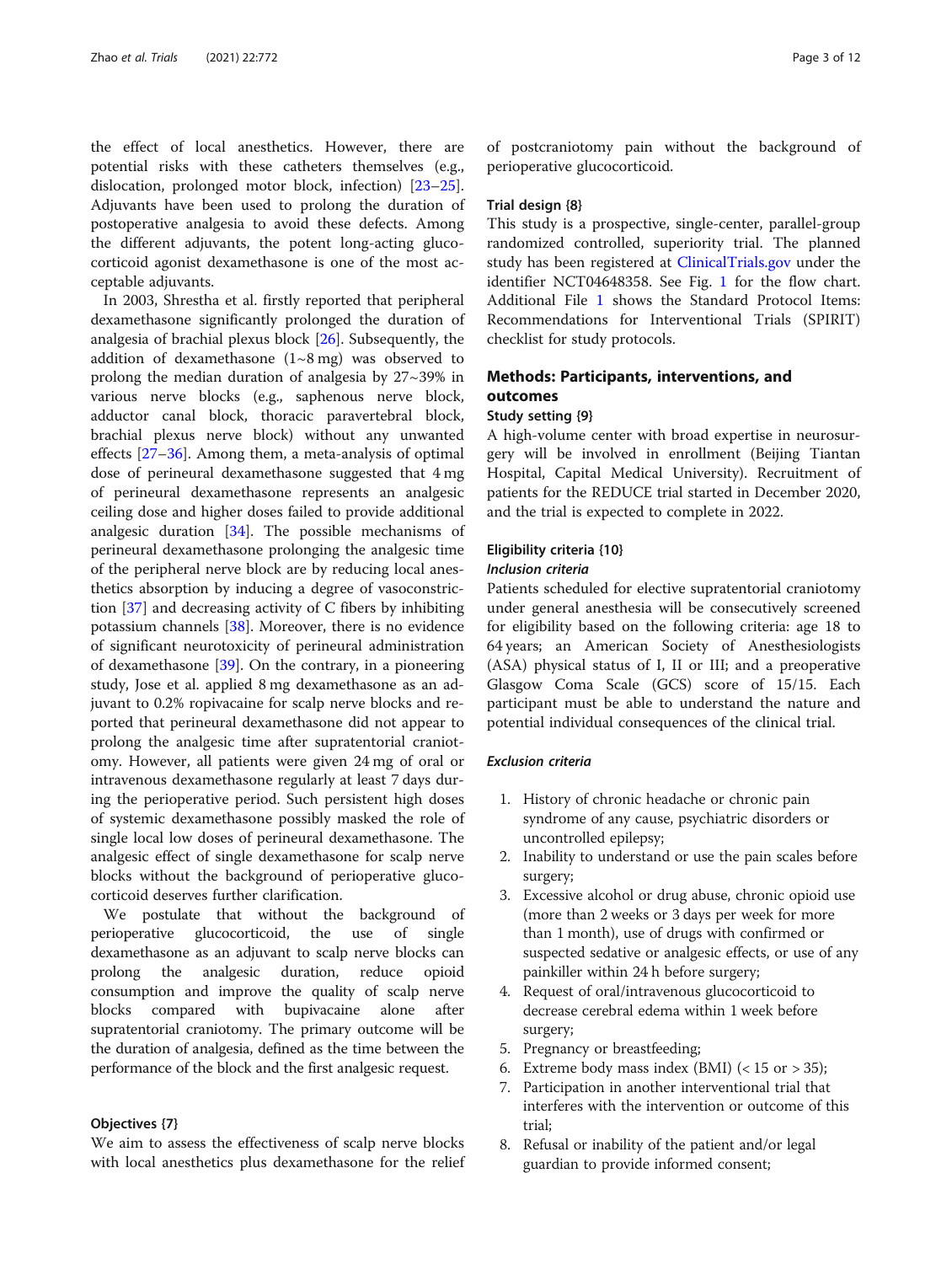<span id="page-3-0"></span>

- 9. Coagulopathy;
- 10. Infection around the puncture site; and
- 11. History of allergies to any of the study drugs.

# Subject withdrawal criteria

Subjects may withdraw from the study under the following circumstances: subjects cannot complete this trial, or they request, for various reasons, that they not be subjected to the intervention; oral/ intravenous glucocorticoid is required to decrease cerebral edema intraoperatively or postoperatively; the planned craniotomy is not performed; or adverse events (AEs) force subjects to withdraw from the trial. Subjects who withdraw will be included in the final report of the REDUCE trial to ensure full transparency.

# Who will take informed consent {26a}

Patients who want to take part in the study can communicate with the study coordinator to learn more about the study. A study coordinator will explain the rationale and methodology of the study face to face to the patient or legal representative. The patient or legal representative has the option to ask questions and the opportunity to consider whether to participate in this trial. If the patient is willing, consent will be obtained for the REDUCE trial. Then, written informed consent documents will be securely locked in one place.

# Additional consent provisions for collection and use of participant data and biological specimens {26b}

Permission for the research team to share relevant data will be obtained from participants. Participants will also be asked whether they agree to use their data if they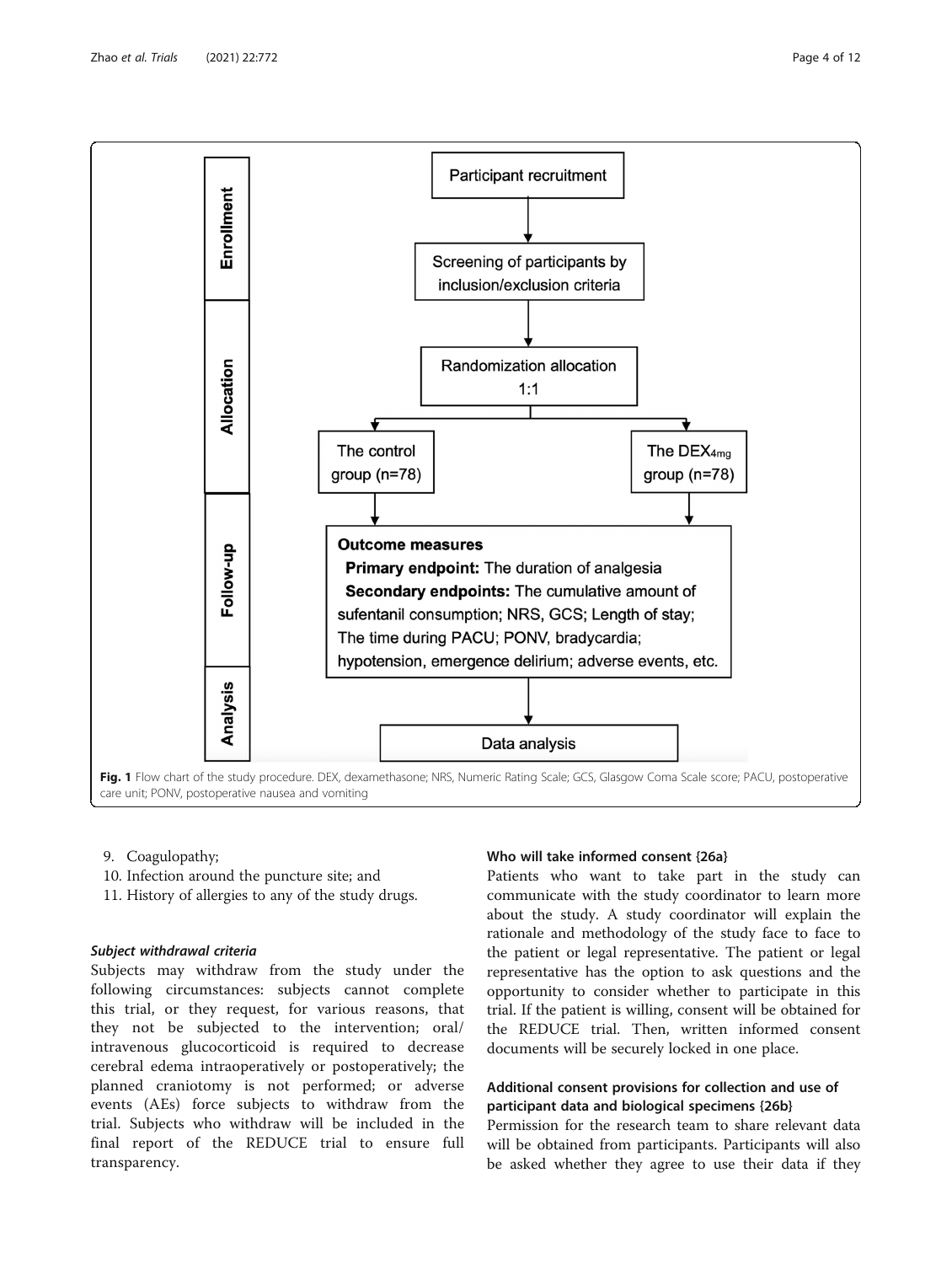withdraw from this trial. In addition, the participants will be provided opportunities to ask any questions about the use of analgesia pump use and data collection. The REDUCE trial will not involve the collection of biological specimens.

# Interventions

#### Explanation for the choice of comparators {6b}

A meta-analysis pointed out that perineural administration of dexamethasone as an adjuvant to bupivacaine, but not ropivacaine, could slightly prolong the duration of analgesia [\[35](#page-11-0)]. Due to the elevated pH of dexamethasone and the incompatibility of ropivacaine with alkaline solutions, in vitro study observed rapid crystallization with a mixture of dexamethasone and ropivacaine. Therefore, the combination of dexamethasone and ropivacaine should be used with caution. The combination with dexamethasone and bupivacaine did not observe such phenomenon and will therefore be used in the RE-DUCE trial.

# Interventions description {11a}

# Intervention and control groups

After the initiation of the study, eligible participants will be consecutively screened for trial inclusion. A total of 156 participants will be randomly assigned to one of the two groups using a computer-generated list.

The control group will receive scalp nerve blocks with 0.5% bupivacaine 21 ml with epinephrine at 1:200,000, plus normal saline 1 ml.

The  $DEX_{4mg}$  group will receive scalp nerve blocks with 0.5% bupivacaine 21 ml with epinephrine at 1: 200,000, plus 4 mg dexamethasone (1 ml).

An independent researcher will prepare the study solution in a separate operating room. After opening the envelope containing the treatment allocation, the study solutions will be prepared in 50-ml syringes for scalp nerve blocks with 23-gauge needles and will be numbered by an independent researcher. After induction, the assigned solutions will be used for nerve blocks injections by the anesthesiologist, who will be blinded to the group allocations.

## Anesthesia protocol

All participants will be informed about the REDUCE trial during a pretreatment visit. Each participant will be equally randomized to one of the groups using a closed envelope technique. After the patient arrives in the operating room, standard monitoring, such as a 5-lead electrocardiogram, heart rate (HR), pulse oximetry, and noninvasive arterial blood pressure (BP) will be recorded. Induction will be carried out with 2 to 3 mg/kg propofol and 0.3 to 0.5 μg/kg sufentanil. Neuromuscular

blockade will be performed with 0.6 mg/kg I.V. rocuronium to facilitate tracheal intubation.

After induction, anesthesia will be maintained with 4 to 8 mg/kg/h propofol and 0.1 to 0.3 μg/kg/min remifentanil at the discretion of the attending anesthesiologist. Remifentanil will be adjusted according to the degree of surgical stimulation. Additional boluses of remifentanil (0.5 μg/kg/bolus) will be administered to decrease any significant response to surgical stimulation. Meanwhile, the infusion rate of remifentanil will be increased by 0.05 μg/kg/min. No additional sufentanil will be used intraoperatively. We will use mechanical ventilation through an endotracheal tube with a mixture of oxygen in air (fraction of inspired oxygen (FiO2) 0.5 to 0.6) with end-tidal carbon dioxide between 35 and 45 mmHg. The intraoperative HR and BP will be maintained within 20% of the baseline levels. An increase or decrease in the mean arterial pressure (MAP) from the baseline value by more than 20% will be considered clinically significant and will be treated with nicardipine or dopamine. Nicardipine or dopamine will be administered with intermittent boluses and with continuous infusion if necessary. The number of patients who receive nicardipine or dopamine will be recorded. The intraoperative HR and BP will be recorded before anesthetic induction, after anesthetic induction, 5 min after intubation, and at the insertion of cranial pins, skin incision, skull drilling, dura mater opening, and skin closure. Similarly, any significant elevation or reduction in HR and BP will be noted throughout the operation. The dosages of all drugs and intraoperative physical parameters will be closely monitored and recorded by the investigator.

After surgery, neostigmine (0.05 mg/kg) and atropine (0.02 mg/kg) will be administered to reverse residual muscle relaxation. Ondansetron (8 mg) as an antiemetic prophylaxis will be intravenously administered. Extubation will be performed when the standard extubation criteria, such as eye opening, adequate spontaneous respiration, and purposeful movements, have been met.

#### Scalp nerve blocks

The anesthesiologist will perform scalp nerve blocks based on the group allocation 10 mins before the incision. Scalp nerve blocks will be performed according to the technique previously described by Pinosky et al. [[14\]](#page-10-0). The following nerves will be blocked bilaterally: the supraorbital and supratrochlear nerves will be blocked with 2 ml of solution injected, at the point where they emerge above the orbit, above the midline of the eyebrow perpendicular to the skin and superficial to the periosteum; the zygomaticotemporal nerves will be blocked using 2 ml of solution midway between the supraorbital and auriculotemporal nerves; the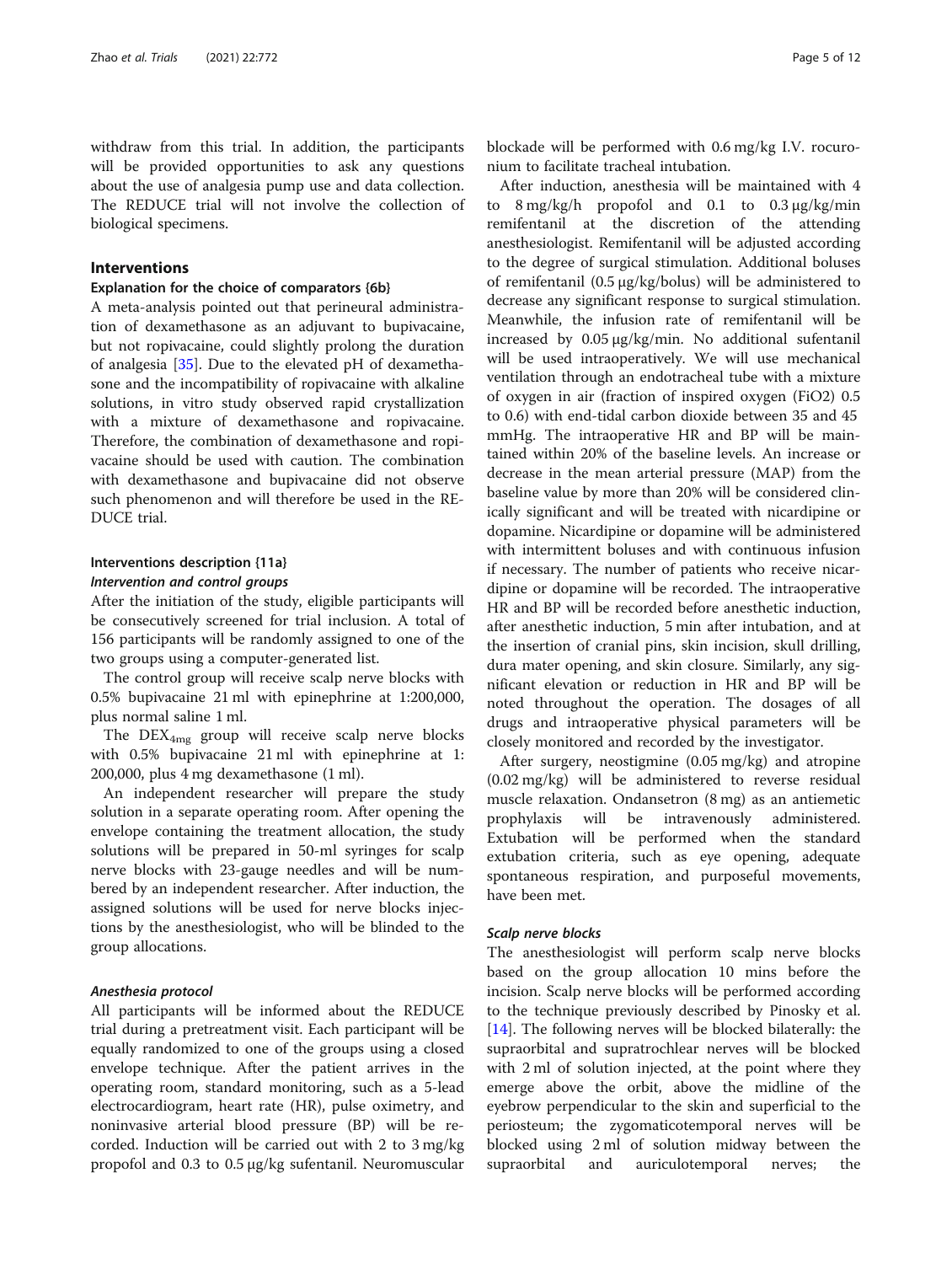auriculotemporal nerves will be blocked with 3 ml of solution of 1.5 cm in front of the ear at the level of the tragus. The needle will be perpendicular to the skin and 1.5 ml will be injected in the deep fascia, while another 1.5 ml will be superficially injected during the needle extraction; the postauricular branches of the greater auricular nerves will be blocked with 2 ml of solution 1.5 cm posterior to the tragus of the ear, between the skin and bone; the greater, lesser, and third occipital nerves will be blocked with 2 ml of solution injected along the superior nuchal line, approximately midway between the occipital protuberance and the mastoid process. The total volume of the solution used for scalp nerve blocks will be 22 ml in all participants.

# Criteria for discontinuing or modifying allocated interventions {11b}

Prior to providing consent, it will be explained that participation in this clinical trial is voluntary and that each participant has the right to withdraw from the study at any time, without stating reasons, without incurring disadvantages for their future care or benefits. Participants can withdraw from the study at their own request or at the principal investigator's (PI) discretion. Withdrawal of consent can result in the termination of patient's participation. No further study-related measures will be carried out. The PI will be responsible for any amendment of the trial. Any protocol amendment will be submitted by PI and approved by the Institutional Review Board (IRB).

#### Strategies to improve adherence to interventions {11c}

During preoperative visit, patients will be explained on how to use the PCA pump. The PI will supervise the implementation of the intervention and follow-up throughout. A blinded research assistant will conduct postoperative visits at 2, 4, 8, 12, 16, 20, 24, and 48 h for postoperative data collection and ensure adherence to interventions. The blinded postoperative care staff will also regularly check on participants and will advise them to press the PCA demand button if necessary. To monitor and improve adherence, there will be online updates of PCA drug dosage, press counts, and time of each press at real time.

# Relevant concomitant care permitted or prohibited during the trial {11d}

On arrival to the postanesthesia care unit (PACU) or intensive care unit (ICU), each patient will receive patient-controlled analgesia (PCA) pumps including 100 μg sufentanil and 16 mg ondansetron diluted to 100 mL of 0.9% saline. Postoperatively, when the patient reports a numeric rating scale (NRS) score of 4 or more, or at the request of the patient, patients will be treated with PCA 2 μg bolus, with a lockout interval of 10 min, without continuous background infusion dose or loading dose, and a maximum of 8 μg per hour. The type and doses of postoperative analgesic supplementation will be recorded in detail in the case report form (CRF).

#### Provisions for post-trial care {30}

All types of AEs that occur from the day of randomization to the end of follow-up will be reported to the sponsor as soon as possible after the research staff identifies the event. Meanwhile, patients will also be treated as soon as possible if any AEs occur during the trial. The drug combinations, such as the drug name, frequency of use, dosage form, and dose, will be recorded in detail by researchers.

# Outcomes {12}

#### Primary outcome

The primary outcome will be the duration of analgesia, defined as the time between the performance of the block and the administration of the first press of PCA demand button postoperatively.

#### Secondary outcomes

- The cumulative amount of sufentanil consumption by PCA at 4, 12, 24, and 48 h postoperatively and the number of participants who have no PCA press will also be documented.
- The NRS (11-point scale in which  $0 =$  no pain to 10 = worst imaginable pain) will be determined at fixed intervals after the procedure, i.e., 2, 4, 8, 12, 16, 20, 24, and 48 h. An NRS score ≥4 will be considered significant or moderate pain. An NRS score ≥7 will be considered severe pain. Meanwhile, the localization of the site of the pain will also be documented.
- The GCS [[40](#page-11-0)] will be assessed at predetermined intervals after the procedure, i.e., 2, 4, 8, 12, 16, 20, 24, and 48 h.
- Postoperative observation: postoperative nausea and vomiting (PONV), bradycardia, hypotension, and emergence delirium within 48 h after surgery will be recorded. Vomiting will be defined as the forceful expulsion of gastric contents, and nausea will be defined as an unpleasant sensation associated with the urge to vomit. Bradycardia will be defined as HR< 60 beats/min in at least two instances more than 5 min apart. Hypotension will be defined as any of the following: systolic BP < 90 mm Hg for 5 min or a 35% decrease in mean arterial blood pressure [[41](#page-11-0)]. Emergence delirium will be assessed by the Sedation Agitation Scale (SAS), a 7-point scale on which a higher score represents greater agitation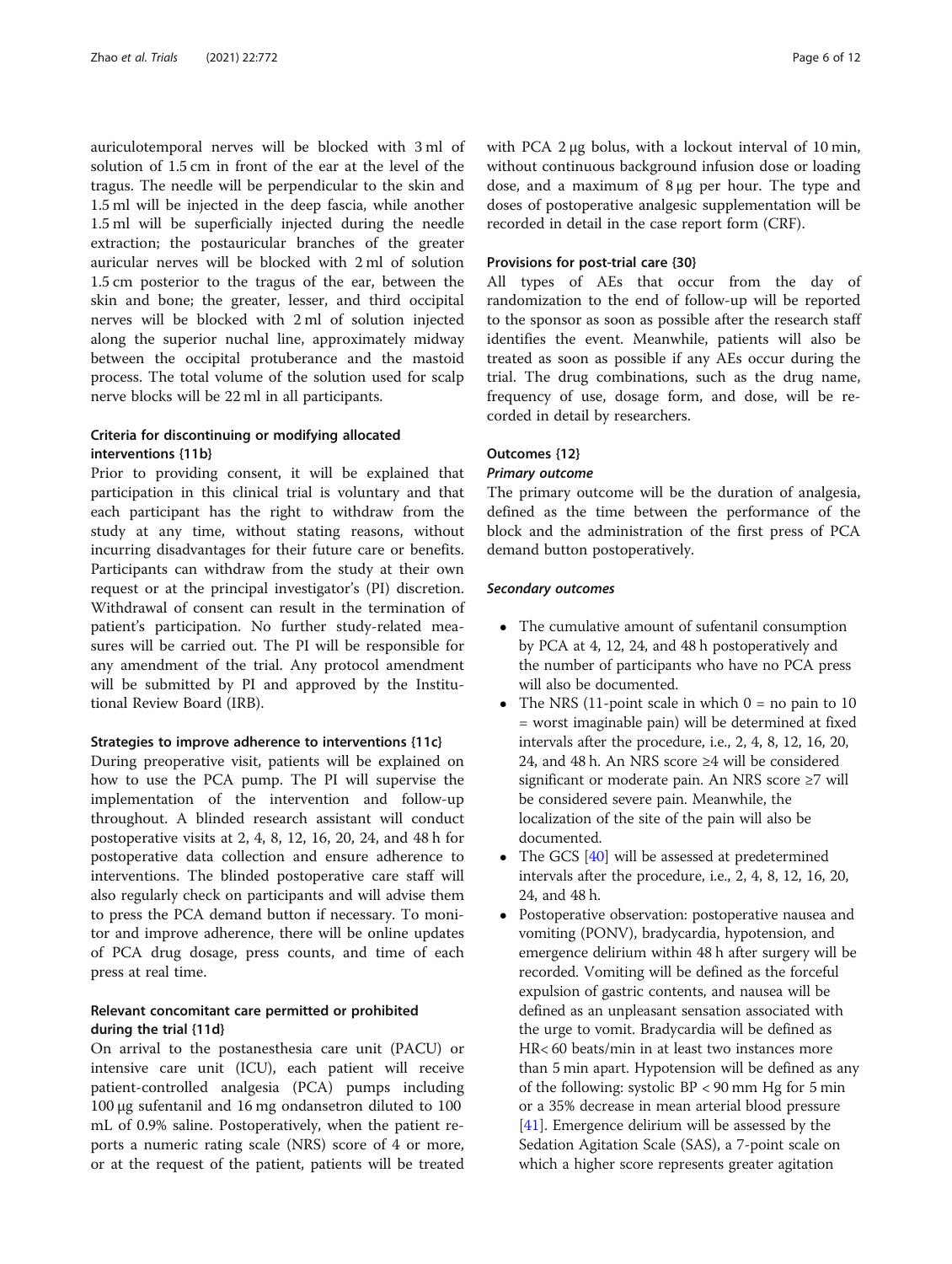[[42](#page-11-0)]. The time in the PACU and the length of stay (LOS) will be recorded. The LOS will be defined as the number of nights spent in the hospital after surgery. The postoperative data will be collected by reviewing each patient's medical record.

 Postoperative satisfaction: Patient satisfaction will be assessed by the patient satisfaction score (PSS) (0 for unsatisfactory to 10 for very satisfactory) at 2, 4, 8, 12, 16, 20, 24, and 48 h after surgery.

#### Participant timeline {13}

The participant timeline is shown in Table 1.

#### Sample size {14}

Based on previous studies [\[19](#page-10-0)–[21,](#page-10-0) [43](#page-11-0)] and our clinical practice, the average duration of analgesia after supratentorial craniotomy was approximately 600 min with a standard deviation (SD) of 240 min for patients who received scalp nerve blocks with a local anesthetic alone (the control group). A difference of 60 min in

average duration of analgesia is considered the minimally clinically significant difference. Sample size calculation will be performed based on the hypothesis that the duration of analgesia in the patients receiving scalp nerve blocks with local anesthetics and 4 mg dexamethasone (the  $DEX_{4mg}$  group) will be a least 30% longer than that in the control group. Based on this assumption, we will need 70 patients per group for a power of 90% and an  $\alpha$  error of 0.05; to compensate for an attrition dropout rate of 10%, 78 patients will be needed in each group and the total sample size will be 156 patients in the REDUCE trial.

#### Recruitment {15}

If the team providing care considers the patient eligible for this study, they can refer the patient to the study researcher. Informed consent will be required from all patients before inclusion in the study and each participant will be informed that their participation would be voluntary and they will be able to withdraw

Table 1 Study visits of the REDUCE trial. NRS, Numeric Rating Scale; PSS: patient satisfaction score; GCS, Glasgow Coma Scale score; LOS, length of stay; PACU, postoperative care unit; PONV, postoperative nausea and vomiting; HR, heart rate; MAP, mean arterial pressure; AEs, adverse events; SAEs, serious adverse events

|                                                                |                  | Study period              |                                              |          |                     |                 |              |          |          |         |       |                 |  |
|----------------------------------------------------------------|------------------|---------------------------|----------------------------------------------|----------|---------------------|-----------------|--------------|----------|----------|---------|-------|-----------------|--|
| Time point                                                     |                  |                           | <b>Enrollment</b> Allocation Post allocation |          |                     |                 |              |          |          |         |       |                 |  |
|                                                                | Preoperative 0 d |                           | surgery 2                                    | h        | $\overline{4}$<br>h | 8<br>h          | 12<br>h      | 16<br>h  | 20<br>h  |         |       | 1d 2d Discharge |  |
| Enrollment                                                     |                  |                           |                                              |          |                     |                 |              |          |          |         |       |                 |  |
| Eligibility screen                                             | X                |                           |                                              |          |                     |                 |              |          |          |         |       |                 |  |
| Informed consent                                               | X                |                           |                                              |          |                     |                 |              |          |          |         |       |                 |  |
| Allocation                                                     |                  | Χ                         |                                              |          |                     |                 |              |          |          |         |       |                 |  |
| Interventions                                                  |                  |                           |                                              |          |                     |                 |              |          |          |         |       |                 |  |
| Scalp nerve blocks with bupivacaine                            |                  | X                         |                                              |          |                     |                 |              |          |          |         |       |                 |  |
| Scalp nerve blocks with bupivacaine plus 4 mg<br>dexamethasone |                  | X                         |                                              |          |                     |                 |              |          |          |         |       |                 |  |
| Assessments                                                    |                  |                           |                                              |          |                     |                 |              |          |          |         |       |                 |  |
| Baseline variables                                             | $\mathsf X$      | $\boldsymbol{\mathsf{X}}$ | $\times$                                     |          |                     |                 |              |          |          |         |       |                 |  |
| Intraoperative data                                            |                  |                           | $\mathsf X$                                  |          |                     |                 |              |          |          |         |       |                 |  |
| The duration of analgesia                                      |                  |                           |                                              |          |                     |                 |              |          |          | $X$ $X$ |       |                 |  |
| NRS score                                                      |                  |                           |                                              | $\times$ | $\times$            | $\times$        | $\times$     | $\times$ | $\times$ | X X     |       |                 |  |
| GCS score                                                      |                  |                           |                                              | $\times$ | $\times$            | $\times$        | $\times$     | X        | Χ        | X X     |       |                 |  |
| PSS                                                            |                  |                           |                                              | $\times$ | $\times$            | $\times$        | $\times$     | $\times$ | $\times$ | X X     |       |                 |  |
| LOS                                                            |                  |                           |                                              |          |                     |                 |              |          |          |         |       | $\times$        |  |
| <b>PONV</b>                                                    |                  |                           |                                              | X        | $\times$            | $\times$        | $\times$     | $\times$ | X        | X X     |       |                 |  |
| Bradycardia                                                    |                  |                           |                                              | $\times$ | $\times$            | $\times$        | $\times$     | Χ        | Χ        | X X     |       |                 |  |
| Hypotension                                                    |                  |                           |                                              | $\times$ | $\times$            | $\times$        | $\times$     | X        | $\times$ | X X     |       |                 |  |
| Emergence delirium                                             |                  |                           |                                              | $\times$ | $X -$               | $\times$        | $\mathsf{X}$ | X        | X        | X X     |       |                 |  |
| HR and MAP                                                     |                  |                           | $\times$                                     |          |                     |                 |              |          |          |         |       |                 |  |
| Occurrence of AEs and SAEs                                     |                  |                           | $\times$                                     |          |                     | $X$ $X$ $X$ $X$ |              | X        | Χ        |         | X X X |                 |  |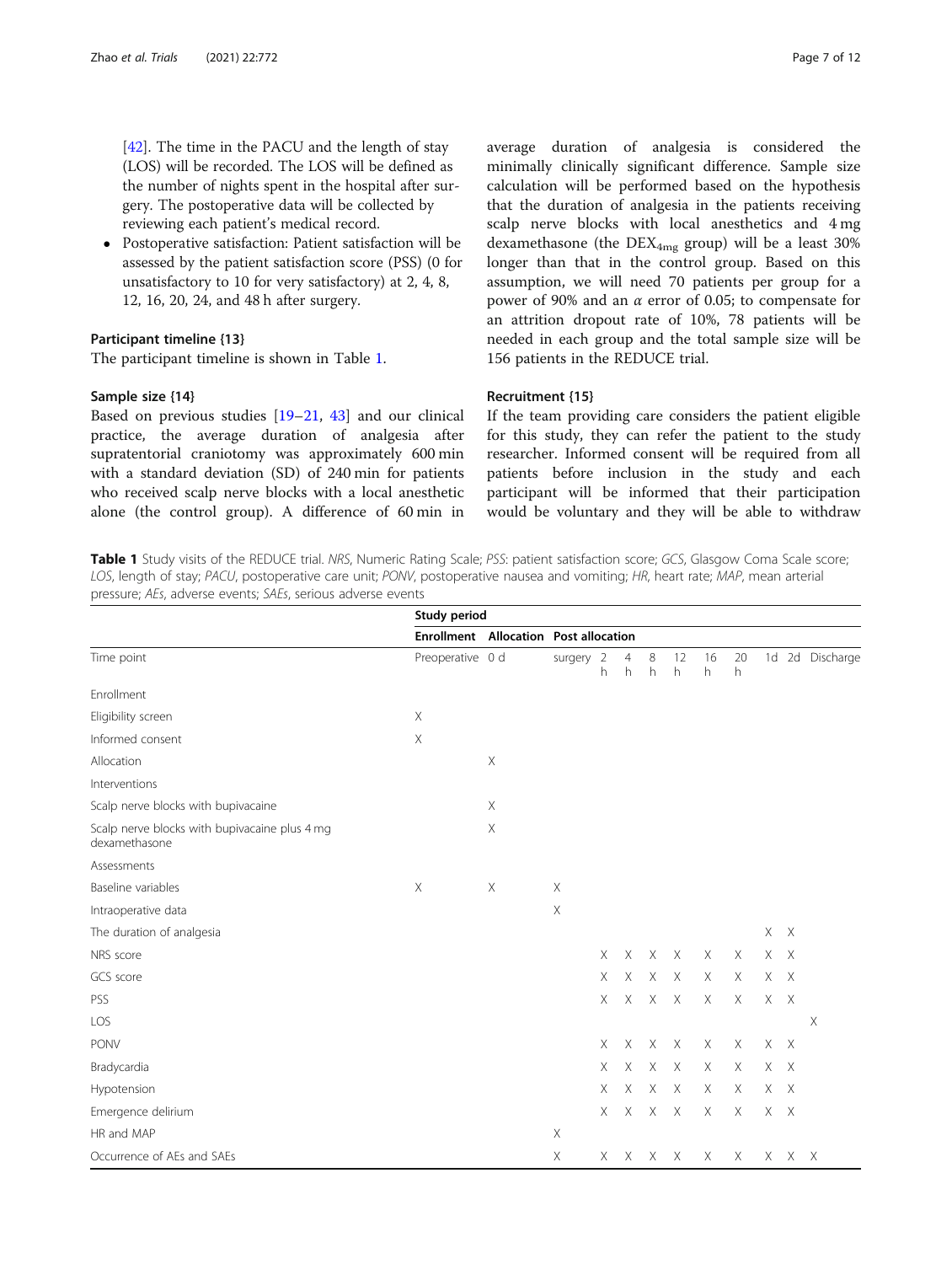from the study at any time. Patients will be screened and randomly assigned to a study group once scheduled for elective craniotomy under general anesthesia.

# Assignment of interventions: allocation

#### Sequence generation {16a}

SPSS software version 25 will be used to carry out sample randomization with a 1:1 ratio to one of the two groups by a statistical assistant, who will not be involved in patient assessments.

# Concealment mechanism {16b}

To maintain blinding, an opaque, sealed, sequentially numbered envelope will be assigned to each patient and will be generated and opened by an independent research fellow who is not involved in patient evaluations.

#### Implementation {16c}

After obtaining written informed consent and before surgery, a random envelope will be opened by an independent research investigator who will not be involved in any stage of this trial. Eligible participants will be assigned to either the control group or the  $\n *DEX<sub>4mg</sub>*$  group. The random allocation number assigned will be recorded in an electronic chart.

# Assignment of interventions: blinding

Who will be blinded {17a}

Participants, surgeons, and nurses will be blinded to the treatment assignment, along with the outcome assessors and data analysts. A clinical resident who is not involved with group allocation will be responsible for follow-up assessments as a part of daily clinical practice.

#### Procedure for unblinding if needed {17b}

The envelope will be kept separately from the patient's CRF and opened when the doctors need information about the patient's treatment in any potentially harmful situation.

#### Data collection and management

#### Plans for assessment and collection of outcomes {18a}

After obtaining written informed consent, baseline data, including age, sex, BMI, intraoperative opioid dose, operation time, anesthesia time, surgical site, tumor types, and tumor size, will be collected by an independent researcher. The PCA press will be recorded by an electronic memory system in real time. The information of PCA press including the first press of PCA demand button and the cumulative amount of sufentanil consumption can be directly extracted. In order to ensure postoperative analgesia quality, an acute pain management team will monitor the pain pump

remotely and deal with problems, such as congestion and battery drain, on time. An independent clinical resident who is not involved with the group allocation will complete a follow-up at 2, 4, 8, 12, 16, 20, 24, and 48 h after surgery.

# Plans to promote participant retention and complete follow-up {18b}

The patients will receive extensive information about study procedures and follow-up plans. Once a patient is enrolled or randomized, the researcher will make all reasonable efforts to follow the patient throughout the study period.

However, patients are still allowed to stop at any time during the study and are not obliged to give a reason to discontinue.

#### Data management {19}

All information specified by the protocol will be collected and recorded on the CRF during the trial by the investigators or by designated representatives. The completed CRF will be reviewed and signed by the investigator or by a designated subinvestigator. An explanation will be provided for any missing data. An annual summary of the progress of the trial will be submitted to the accredited IRB.

#### Confidentiality {27}

An anonymous dataset will be created by encoding each subject's identity with a digital code. Individual participant data that underlie the results reported in this article, after de-identification (text, tables, figures, and appendices) will be shared.

# Plans for collection, laboratory evaluation, and storage of biological specimens for genetic or molecular analysis in this trial/future use {33}

This trial does not involve collecting, laboratory evaluation and storage of biological specimens for genetic or molecular analysis.

# Statistical methods

# Statistical methods for primary and secondary outcomes {20a}

Normality and homogeneity of the data distribution will be evaluated using the Shapiro Wilkinson test. Baseline characteristics, when they consist of descriptive variables with a normal distribution, will be described using the mean ± SD. Data with a skewed distribution will be presented as the median with the 25th and 75th percentiles. Dichotomous and categorical data will be described as frequencies and percentages. Group comparisons will be performed by using Student's t test or the nonparametric Wilcoxon-Mann-Whitney test for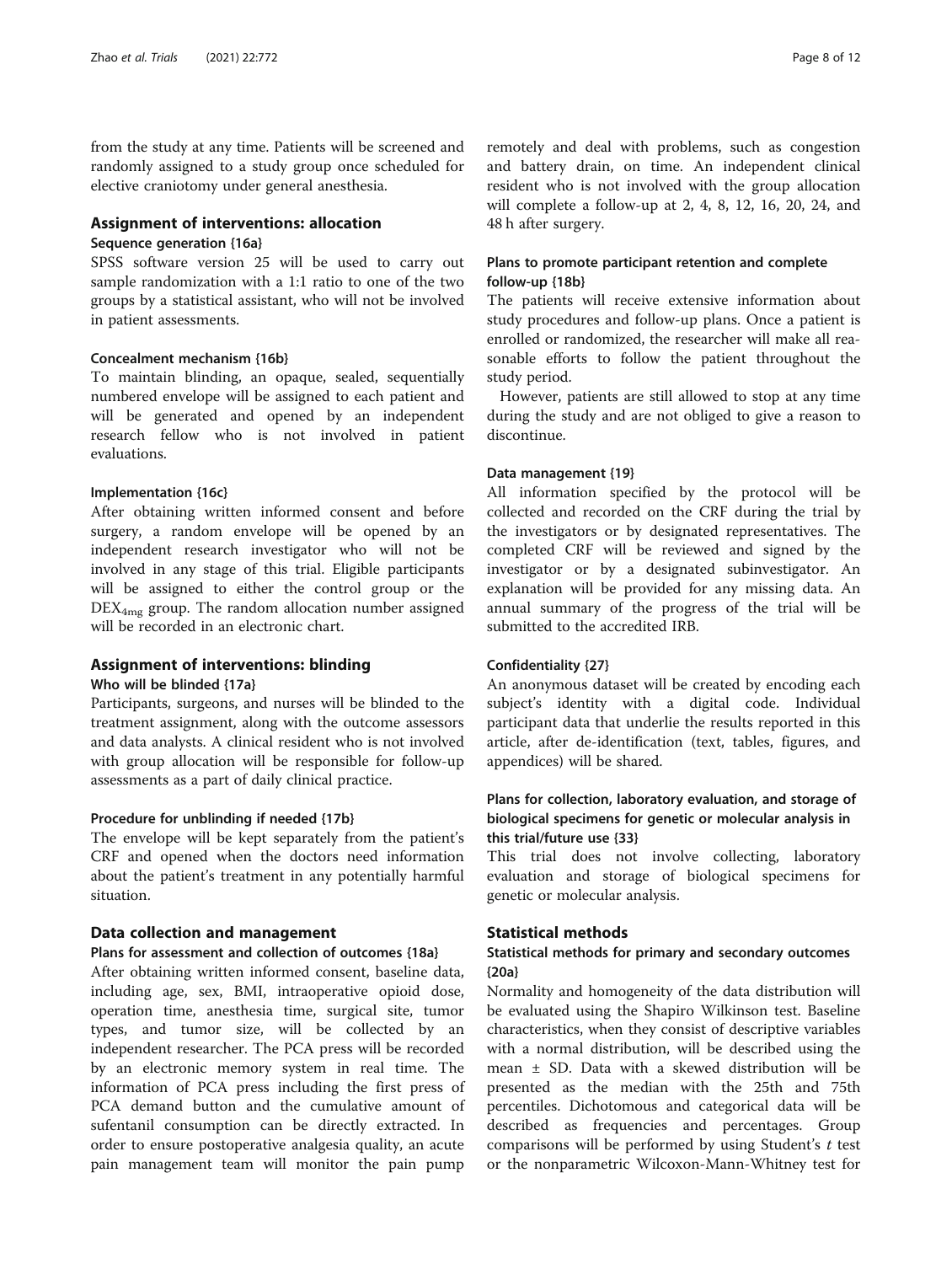quantitative variables and Pearson's chi-squared test or Fisher's exact test for categorical variables. NRS score and GCS at different time points will be analyzed with repeated measures analysis of variance (ANOVA) using time as the between-subjects factor. Details of statistical analysis will be fixed, at the latest, in the statistical analysis plan that will be prepared before the database is locked and analysis is commenced. The statistical tests will be 2-tailed and  $P < 0.05$  will be considered statistically significant. SPSS software (version 25) will be used to conduct all analyses.

#### Interim analyses {21b}

Although there are no anticipated problems that may be detrimental to the participants, serious life-threatening AEs leading to prolonged hospital stay or death will be reported to the IRB and our study will be terminated immediately.

# Methods for additional analyses (e.g., subgroup analyses) {20b}

For the primary outcome, multivariate analysis will be used to determine possible confounding factors, such as age, sex, BMI, intraoperative opioid dose, operation time, anesthesia time, surgical site, tumor types, and tumor size. Subgroup analysis will be conducted to evaluate outcomes in patients based on the site of surgery (age, sex, duration of surgery, preoperative pain severity).

# Methods in analysis to handle protocol non-adherence and any statistical methods to handle missing data {20c}

We will perform a modified intention-to-treat (ITT) analysis and participants who are randomized after enrollment and receive at least one of the study interventions will be analyzed. For per-protocol (PP) analysis, participants who withdraw from the study will be excluded from the analysis. Sensitivity analysis will be performed as an additional evaluation with the PP set, and the results will be compared with those of the modified ITT analysis. Missing observations will be replaced with the last observation carried forward.

# Plans to give access to the full protocol, participant leveldata and statistical code {31c}

Study protocol, statistical analysis plan, analytic code will be available beginning 9 months and ending 36 months after article publication. Investigators whose proposed use of the data has been approved by an independent review committee identified for this purpose. Proposals should be directed to [13611326](mailto:13611326978@163.com) [978@163.com.](mailto:13611326978@163.com) Meanwhile, to gain access, data requestors will need to sign a data access agreement.

#### Oversight and monitoring

# Composition of the coordinating center and trial steering committee {5d}

This is a single-center study designed, performed, and coordinated in the Beijing Tiantan Hospital. Day-to-day support for the trial will be provided by a multidisciplinary research team. PI (FL) will supervise all aspects of the study. Data managers (research coordinators) will capture, monitor, and safeguard the trial data. Acute pain management team will be routinely informed of any adverse events reported by patients or nurses and, if needed, will contact and follow-up with participants. The study team will meet biweekly.

The Trial Steering Committee (TSC) will include the PI, an independent chair, an independent clinician, and an independent statistician. The TSC will meet at least once a quarter to monitor the trial processes. The committee will check compliance with the assessment and training protocols and schedules and will oversee and manage the trial. TSC will verify trial processes, such as participant enrollment, informed consent, eligibility, assignment of participants to groups, and adherence to trial interventions.

# Composition of the data monitoring committee, its role and reporting structure {21a}

The Data Monitoring Committee (DMC) will comprise of a statistician, a neurosurgeon, an anesthesiologist, and a pain physician. They will conduct an independent review of data collection and patient safety. The DMC will report directly to TSC at their meeting after every 25%, 50%, 75%, and 100% of patient inclusions.

#### Adverse event reporting and harms {22}

An AE will be defined as any untoward medical occurrence such as local hematoma, nerve injury, intraarterial injection, allergic or toxic reaction, or facial nerve paralysis from scalp nerve blocks. Patients with blurry vision and tinnitus will be carefully observed postoperatively. Meanwhile, any signs of glucocorticoidassociated systemic toxicity such as infection will also be addressed according to the current practices and will be recorded. SAEs will include death, immediate lifethreatening conditions, coma, inpatient hospitalization, or prolongation of the existing hospitalization. Serious adverse events (SAEs) occurring in the REDUCE trial must be signed and submitted to the trial management committee within 24 h after they are recognized. All SAEs that occur (including SAEs in withdrawn participants) must be continuously monitored until there are no signs or symptoms or until the participants are in stable condition. Anonymized data on all AEs must be annually reported to the IRB.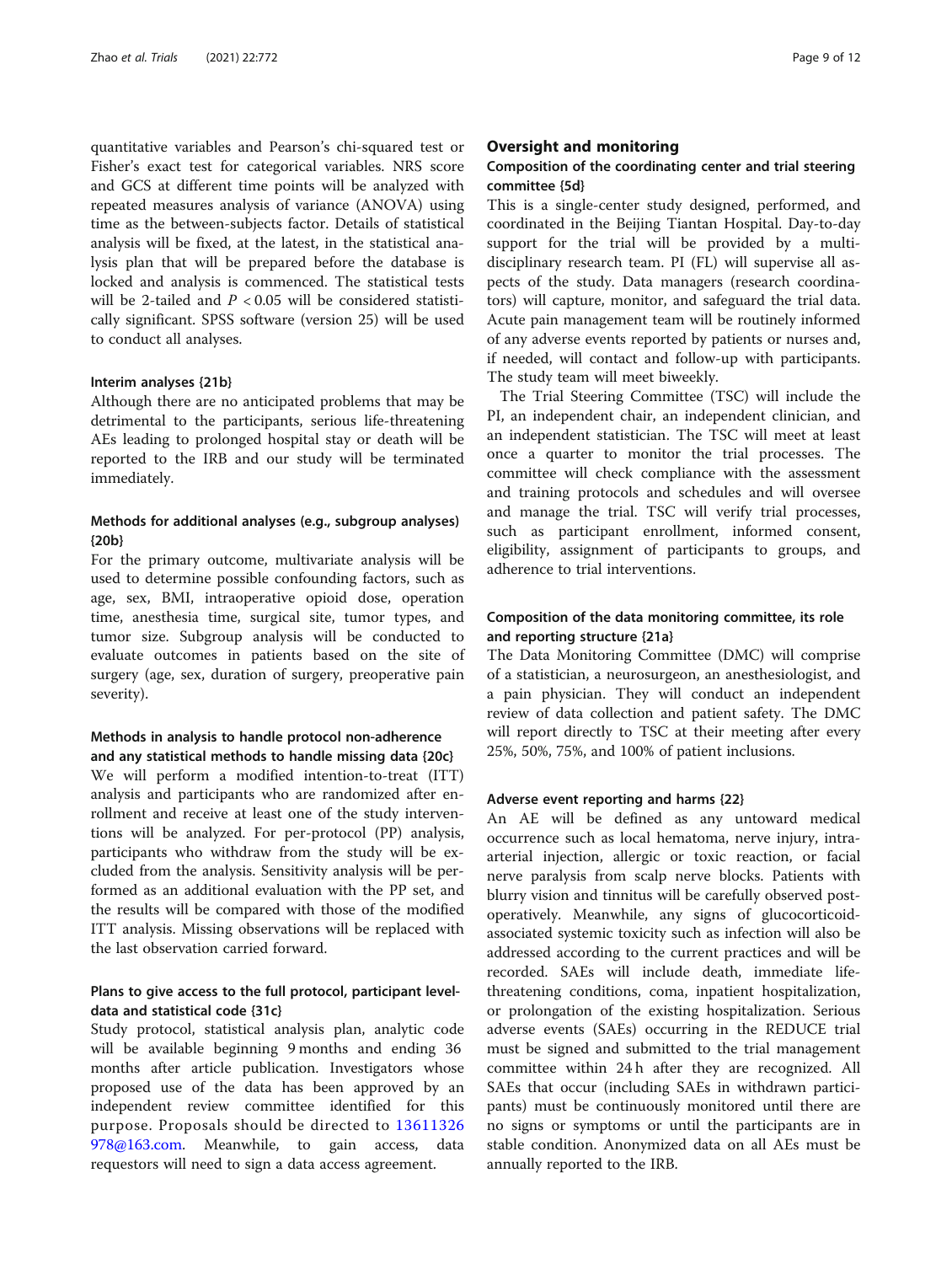# <span id="page-9-0"></span>Frequency and plans for auditing trial conduct {23}

The IRB will monitor the research process of the REDUCE trial regularly and the progress report will be submitted to IRB annually.

# Plans for communicating important protocol amendments to relevant parties (e.g., trial participants, ethical committees) {25}

Any amendments will be submitted to the IRB, and the IRB will also be informed of the end of the REDUCE trial. All changes will be recorded. Any change will be applied to all subsequent patients, and the registration record will be updated.

#### Dissemination plans {31a}

At the completion of the trial and following publication of the primary and secondary outcomes, requests for data sharing will be considered by the REDUCE trial Management Group. The results of the trial will be published in peer-reviewed journals. Both positive and negative results will be reported.

# **Discussion**

This randomized controlled trial will evaluate the effects of dexamethasone as an additive to bupivacaine in scalp nerve blocks for postcraniotomy pain relief. The REDUCE trial will employ scalp nerve blocks by blocking several different nerves on both sides and describe a postcraniotomy analgesia method for scalp nerve blocks with improved quality and prolonged duration.

Regarding the "off-label" use of perineural adjuvants, the safety of dexamethasone is rather promising. So far, no clinical trial has reported neurotoxicity due to perineural dexamethasone. In the in vivo models, dexamethasone could produce reversible nerve block without long-term motor or sensory deficits or sciatic/ dorsal root ganglion damage after a single injection or even continuous injection for 15 days [[44\]](#page-11-0). More reassuringly, epidural injection of glucocorticoid is a common method for the treatment of cervical and lumbar nerve root pain and the safety of adding dexamethasone to epidural bupivacaine has already been proved [\[45](#page-11-0)]. The neurological risk of local dexamethasone, if any, seems small. This study will also undoubtedly pay close attention to the AEs of perineural dexamethasone.

The current protocol also has some limitations. First, we will use a single dose of dexamethasone and will not clarify the dose-effect relationship between the dose of dexamethasone and the effectiveness of pain relief. Second, we do not measure the blood concentration of dexamethasone. Systemic administration of dexamethasone has often been used for reducing cerebral edema and as a prophylaxis for PONV in clinical practice. A

single dose of dexamethasone is also unlikely to cause systemic toxicity. According to previous literature, only 4 mg of dexamethasone will be administered. Third, all drugs that are part of the scalp block will not be administered on the basis of the patient's weight. Although BMI will be considered in the multivariate analysis, it is still an inevitable potential confounding factor. Varin et al. reported that the distribution of ropivacaine after a femoral nerve block was significantly affected by body weight, but none of the pharmacodynamic model parameters showed weight dependence [\[46\]](#page-11-0). Whether the distribution of local anesthetics after scalp nerve blocks is significantly affected by body weight is yet to be investigated. Finally, this is a single-center trial, and it will be necessary to carry out a multicenter clinical study to provide higher levels of evidence.

If the results are positive, we may validate the use of dexamethasone as an effective adjuvant to local anesthetics for alleviating postoperative craniotomy pain and prolonging the duration of nerve blocks without associated side effects. The results of the REDUCE trial may influence future guidelines on postoperative analgesic techniques for craniotomy.

# Trial status

The research protocol (protocol version 3.2/2018-07-05) is approved by the IRB of Beijing Tiantan Hospital, Capital Medical University. Recruitment of patients for the REDUCE trial started in December 2020, and the trial is expected to be complete in 2022.

#### Abbreviations

NSAIDs: Nonsteroidal anti-inflammatory drugs; SPIRIT: Standard Protocol Items: Recommendations for Interventional Trials; ASA: American Society of Anesthesiologists physical status; GCS: Glasgow Coma Scale; AEs: Adverse events; HR: Heart rate; BP: Blood pressure; MAP: Mean blood pressure; IRB: Institutional Review Board; PACU: Postanesthesia care unit; ICU: Intensive care unit; PCA: Patient-controlled analgesia; NRS: Numeric Rating Scale; CRF: Case report form; PONV: Postoperative nausea and vomiting; SAS: Sedation Agitation Scale; LOS: Length of stay; PSS: Patient satisfaction score; SD: Standard deviation; ANOVA: Analysis of variance; DMC: Data Monitoring Committee; SAEs: Serious adverse events; CONSORT: Consolidated Standards of Reporting Trials

#### Supplementary Information

The online version contains supplementary material available at [https://doi.](https://doi.org/10.1186/s13063-021-05747-y) [org/10.1186/s13063-021-05747-y](https://doi.org/10.1186/s13063-021-05747-y).

Additional file 1.

#### Acknowledgements

Not applicable

#### Authors' contribution{31b}

CMZ, ZPJ, and NS contributed equally to this work. CMZ participated in the study design and drafted the manuscript. ZPJ and NS participated in the study design and performed critical revision of the manuscript. FL is the principal investigator of the entire study. All authors read and approved the final manuscript.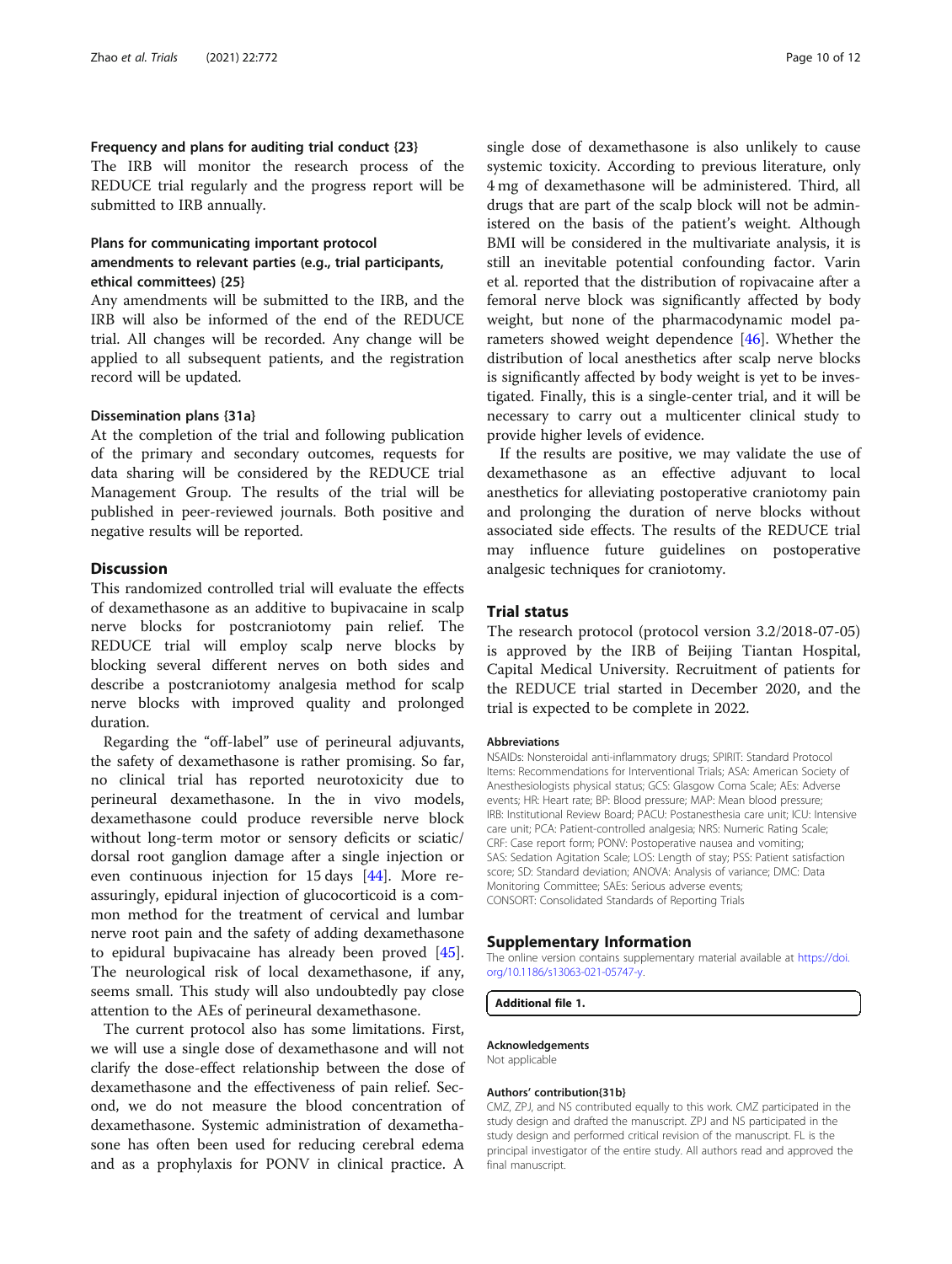#### <span id="page-10-0"></span>Funding {4}

This research was supported by the Capital's Funds for Health Improvement and Research (No. 2020-2-2046). The funder is not involved in subject recruitment, intervention, data collection, data analysis, or preparation of the manuscript.

#### Availability of data and materials {29}

The datasets used and/or analyzed during the current study are available from the corresponding author on reasonable request.

#### Declarations

#### Ethics approval and consent to participate {24}

The IRB of Beijing Tiantan Hospital, Capital Medical University (Approval Number: KY 2018-034-02-9) approved the planned protocol. Informed consent will be required from all patients before inclusion in the study, and each participant will be informed that their participation will be voluntary and that they will be able to withdraw from the study at any time. The REDUCE trial protocol has been formulated in accordance with the Consolidated Standards of Reporting Trials (CONSORT) [[47](#page-11-0)] recommendations, and the protocol follows the SPIRIT 2013 statement [\[48](#page-11-0)].

#### Consent for publication {32}

These are available from the corresponding author on reasonable request, if the patients' consent to have their data published. Written informed consent will be obtained from the participants and/or legal guardian (see online supplementary file 1).

#### Competing interests {28}

The authors declare that they have no competing interests.

#### Author details

<sup>1</sup>Department of Pain Management, Beijing Tiantan Hospital, Capital Medical University, Beijing 100070, China. <sup>2</sup>Department of Day Surgery, Beijing Tiantan Hospital, Capital Medical University, Beijing, China.

#### Received: 7 April 2021 Accepted: 25 October 2021 Published online: 04 November 2021

#### References

- Mordhorst C, Latz B, Kerz T, Wisser G, Schmidt A, Schneider A, et al. Prospective assessment of postoperative pain after craniotomy. J Neurosurg Anesthesiol. 2010;22(3):202–6.
- 2. Gottschalk A, Berkow LC, Stevens RD, Mirski M, Thompson RE, White ED, et al. Prospective evaluation of pain and analgesic use following major elective intracranial surgery. J Neurosurg. 2007;106(2):210–6.
- Basali A, Mascha EJ, Kalfas I, Schubert A. Relation between perioperative hypertension and intracranial hemorrhage after craniotomy. Anesthesiology. 2000;93(1):48–54.
- 4. Lamacraft G. The link between acute postoperative pain and chronic pain syndromes. Southern African Journal of Anaesthesia and Analgesia. 2012; 18(1).
- 5. Wu CL, Raja SN. Treatment of acute postoperative pain. Lancet. 2011; 377(9784):2215–25.
- 6. Flexman AM, Ng JL, Gelb AW. Acute and chronic pain following craniotomy. Curr Opin Anaesthesiol. 2010;23(5):551–7.
- 7. Kehlet H, Holte K. Effect of postoperative analgesia on surgical outcome. Br J Anaesth. 2001;87(1):62–72.
- 8. Dunn LK, Naik BI, Nemergut EC, Durieux ME. Post-craniotomy pain management: beyond opioids. Curr Neurol Neurosci Rep. 2016;16(10):93.
- 9. Dilmen OK, Akcil EF, Tunali Y, Karabulut ES, Bahar M, Altindas F, et al. Postoperative analgesia for supratentorial craniotomy. Clin Neurol Neurosurg. 2016;146:90–5.
- 10. Puntis M, Garner A. Management of pain following craniotomy. Br J Nurs. 2015;24(14):740–4.
- 11. Chaki T, Sugino S, Janicki PK, Ishioka Y, Hatakeyama Y, Hayase T, et al. Efficacy and safety of a lidocaine and ropivacaine mixture for scalp nerve block and local infiltration anesthesia in patients undergoing awake craniotomy. J Neurosurg Anesthesiol. 2016;28(1):1–5.
- 12. Garavaglia MM, Das S, Cusimano MD, Crescini C, Mazer CD, Hare GM, et al. Anesthetic approach to high-risk patients and prolonged awake craniotomy

using dexmedetomidine and scalp block. J Neurosurg Anesthesiol. 2014; 26(3):226–33.

- 13. Potters JW, Klimek M. Local anesthetics for brain tumor resection: current perspectives. Local Reg Anesth. 2018;11:1–8.
- 14. Pinosky ML, Fishman RL, Reeves ST, Harvey SC, Patel S, Palesch Y, et al. The effect of bupivacaine skull block on the hemodynamic response to craniotomy. Anesth Analg. 1996;83(6):1256–61.
- 15. Lee EJ, Lee MY, Shyr MH, Cheng JT, Toung TJ, Mirski MA, et al. Adjuvant bupivacaine scalp block facilitates stabilization of hemodynamics in patients undergoing craniotomy with general anesthesia: a preliminary report. J Clin Anesth. 2006;18(7):490–4.
- 16. Nguyen A, Girard F, Boudreault D, Fugere F, Ruel M, Moumdjian R, et al. Scalp nerve blocks decrease the severity of pain after craniotomy. Anesth Analg. 2001;93(5):1272–6.
- 17. Akcil EF, Dilmen OK, Vehid H, Ibisoglu LS, Tunali Y. Which one is more effective for analgesia in infratentorial craniotomy? The scalp block or local anesthetic infiltration. Clin Neurol Neurosurg. 2017;154:98–103.
- 18. Can BO, Bilgin H. Effects of scalp block with bupivacaine versus levobupivacaine on haemodynamic response to head pinning and comparative efficacies in postoperative analgesia: a randomized controlled trial. J Int Med Res. 2017;45(2):439–50.
- 19. Yang Y, Ou M, Zhou H, Tan L, Hu Y, Li Y, et al. Effect of scalp nerve block with ropivacaine on postoperative pain in patients undergoing craniotomy: a randomized, double blinded study. Sci Rep. 2020;10(1):2529.
- 20. Bala I, Gupta B, Bhardwaj N, Ghai B, Khosla VK. Effect of scalp block on postoperative pain relief in craniotomy patients. Anaesth Intensive Care. 2006;34(2):224–7.
- 21. Hwang JY, Bang JS, Oh CW, Joo JD, Park SJ, Do SH, et al. Effect of scalp blocks with levobupivacaine on recovery profiles after craniotomy for aneurysm clipping: a randomized, double-blind, and controlled study. World Neurosurg. 2015;83(1):108–13.
- 22. Rigamonti A, Garavaglia MM, Ma K, Crescini C, Mistry N, Thorpe K, et al. Effect of bilateral scalp nerve blocks on postoperative pain and discharge times in patients undergoing supratentorial craniotomy and general anesthesia: a randomized-controlled trial. Can J Anaesth. 2020;67(4):452–61.
- 23. Capdevila X, Bringuier S, Borgeat A. Infectious risk of continuous peripheral nerve blocks. Anesthesiology. 2009;110(1):182–8.
- 24. Marhofer D, Marhofer P, Triffterer L, Leonhardt M, Weber M, Zeitlinger M. Dislocation rates of perineural catheters: a volunteer study. Br J Anaesth. 2013;111(5):800–6.
- 25. Capdevila X, Iohom G, Choquet O, Delaney P, Apan A. Catheter use in regional anesthesia: pros and cons. Minerva Anestesiol. 2019;85(12):1357–64.
- 26. Shrestha BR, Maharjan SK, Tabedar S. Supraclavicular brachial plexus block with and without dexamethasone - a comparative study. Kathmandu Univ Med J (KUMJ). 2003;1(3):158–60.
- 27. Bjørn S, Linde F, Nielsen KK, Børglum J, Hauritz RW, Bendtsen TF. Effect of Perineural Dexamethasone on the Duration of Single Injection Saphenous Nerve Block for Analgesia After Major Ankle Surgery: A Randomized. Controlled Study. Reg Anesth Pain Med. 2017;42(2):210–6.
- 28. Chisholm MF, Cheng J, Fields KG, Marx RG, Maalouf DB, Liguori GA, et al. Perineural dexamethasone with subsartorial saphenous nerve blocks in ACL reconstruction. Knee Surg Sports Traumatol Arthrosc. 2017;25(4):1298–306.
- 29. Ibrahim AS, Aly MG, Farrag WS, Gad El-Rab NA, Said HG, Saad AH. Ultrasound-guided adductor canal block after arthroscopic anterior cruciate ligament reconstruction: Effect of adding dexamethasone to bupivacaine, a randomized controlled trial. Eur J Pain. 2019;23(1):135–41.
- 30. Mao Y, Zuo Y, Mei B, Chen L, Liu X, Zhang Z, et al. Efficacy of perineural dexamethasone with ropivacaine in thoracic paravertebral block for postoperative analgesia in elective thoracotomy: a randomized, doubleblind, placebo-controlled trial. J Pain Res. 2018;11:1811–9.
- 31. Rasmussen SB, Saied NN, Bowens C Jr, Mercaldo ND, Schildcrout JS, Malchow RJ. Duration of upper and lower extremity peripheral nerve blockade is prolonged with dexamethasone when added to ropivacaine: a retrospective database analysis. Pain Med. 2013;14(8):1239–47.
- 32. Schnepper GD, Kightlinger BI, Jiang Y, Wolf BJ, Bolin ED, Wilson SH. A Retrospective Study Evaluating the Effect of Low Doses of Perineural Dexamethasone on Ropivacaine Brachial Plexus Peripheral Nerve Block Analgesic Duration. Pain Med. 2018;19(7):1485–93.
- 33. Turner JD, Henshaw DS, Weller RS, Jaffe JD, Edwards CJ, Reynolds JW, et al. Perineural dexamethasone successfully prolongs adductor canal block when assessed by objective pinprick sensory testing: a prospective, randomized,